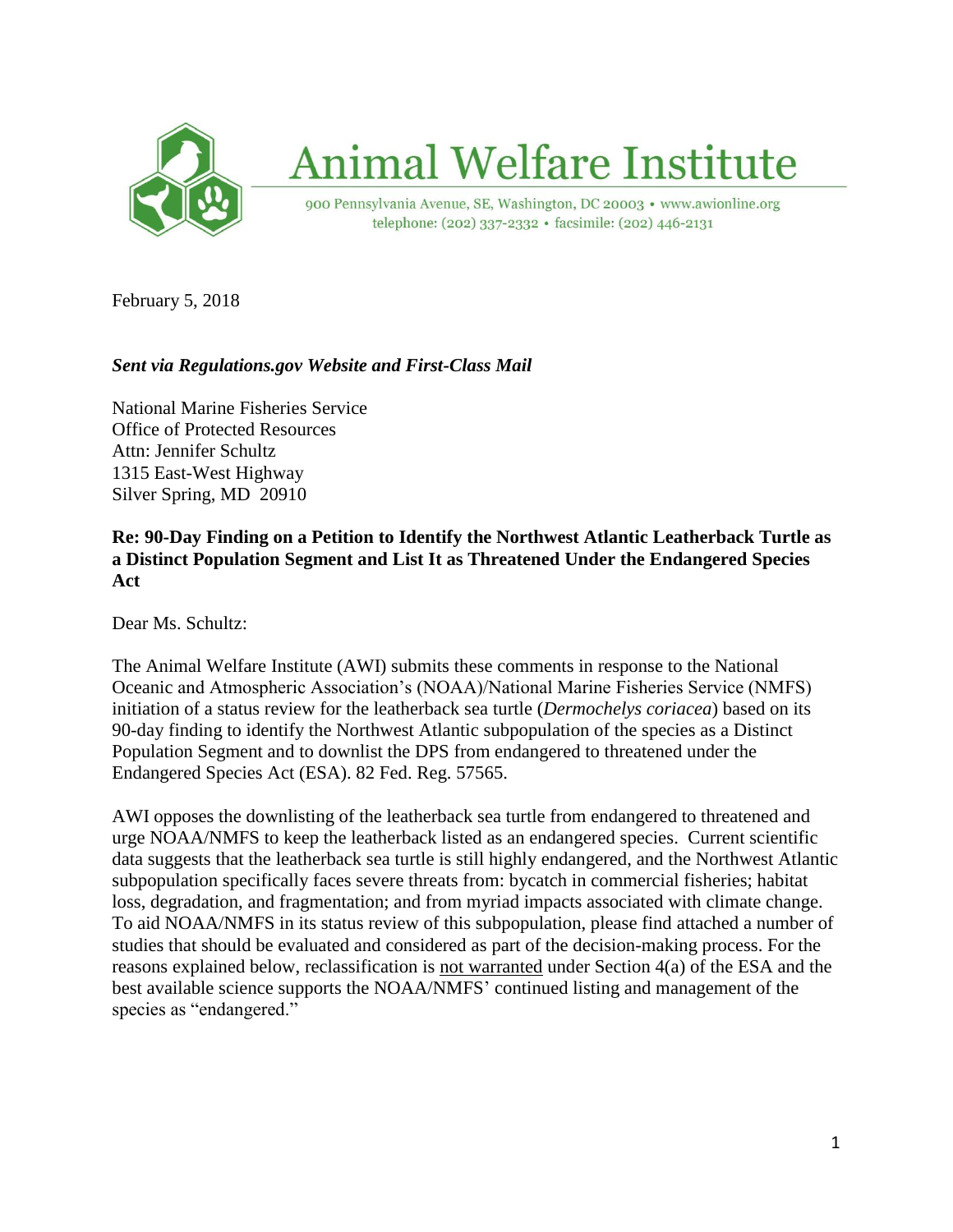#### **I. Introduction**

The leatherback sea turtle has enjoyed protection under the Endangered Species Act since 1970. Critical habitat was designated very generally for leatherback turtles to include waters adjacent to Sandy Point, St. Croix, U.S. Virgin Islands in 1979 and along the U.S. West Coast in 2012. The 1979 designation did not list any of the required specific physical or biological features essential to the conservation of the leatherback, which may require special management considerations or protection. NMFS also published several recovery plans for the turtles in 1998 (U.S. Pacific) and 1991 (U.S., Caribbean, Atlantic, and Gulf of Mexico), while the US Fish and Wildlife Service (USFWS) published a multi-species recovery plan for South Florida, which included a section on leatherback sea turtles, in 1999.

According to NMFS, Western Pacific and Eastern Pacific leatherbacks have continued to decline by more than 80 and 97 percent, respectively, over the last three generations.<sup>1</sup> Of the Eastern Pacific leatherbacks (Mexico's nesting population)—once considered to be the world's largest, with 65 percent of the worldwide population—is now less than one percent of its estimated size in 1980. For leatherbacks in the Atlantic, the Caribbean, Atlantic and Gulf of Mexico, leatherback populations are generally increasing, while data from the Atlantic coast of Florida, one of the main nesting areas in the continental United States, reveals a general upward trend, though with some fluctuation.

Despite the gradual increase in Atlantic leatherback sea turtle populations, the global population has declined by over 40 percent over the past 90 years and the population trend is decreasing (Wallace et al. 2013; Wallace et al. 2015). Furthermore, despite the positive trend in Atlantic leatherbacks, the same threats against the Northwest Atlantic subpopulation of leatherback turtle that landed the species on the endangered species list persist today.

Leatherback sea turtles are susceptible to a number of threats including: oil and gas exploration, development, and transportation; pollution; trawl, purse seine, hook and line, gill net, pound net, longline, and trap fisheries; underwater explosions; dredging; offshore artificial lighting; power plant entrapment; entanglement in debris; ingestion of marine debris; marina and dock development; boat collisions; poaching (USFWS 1999); and climate change (IUCN 2009, Wallace et al. 2013). Globally, the major threats to the leatherback include egg poaching and fisheries bycatch/interference (Santidrian Tomillo et al. 2017) while fisheries bycatch is the greatest threat, but certainly not the only threat, to leatherback turtles in the Northwest Atlantic region (James et al. 2005).

Leatherback sea turtles require a high adult survival rate to maintain a viable population due to their slow growth rates and delayed sexual maturity (Santidrian Tomillo et al. 2017). In addition, leatherbacks reproduce on average every three to four years (Santidrian Tomillo et al. 2017). Therefore, the bycatch and resulting death of adult leatherbacks in fishing gear is particularly dangerous to the species and recovery from any significant perturbation to a population can take decades. Furthermore, leatherback turtles engage in long distance migrations between breeding and feeding areas (Hamelin et al. 2017). There are unique risks to the turtles due to the overlap between their migratory routes, feeding, the overlap of breeding areas with commercial fishing

 $\overline{a}$ <sup>1</sup> See http://www.nmfs.noaa.gov/pr/species/turtles/leatherback.html.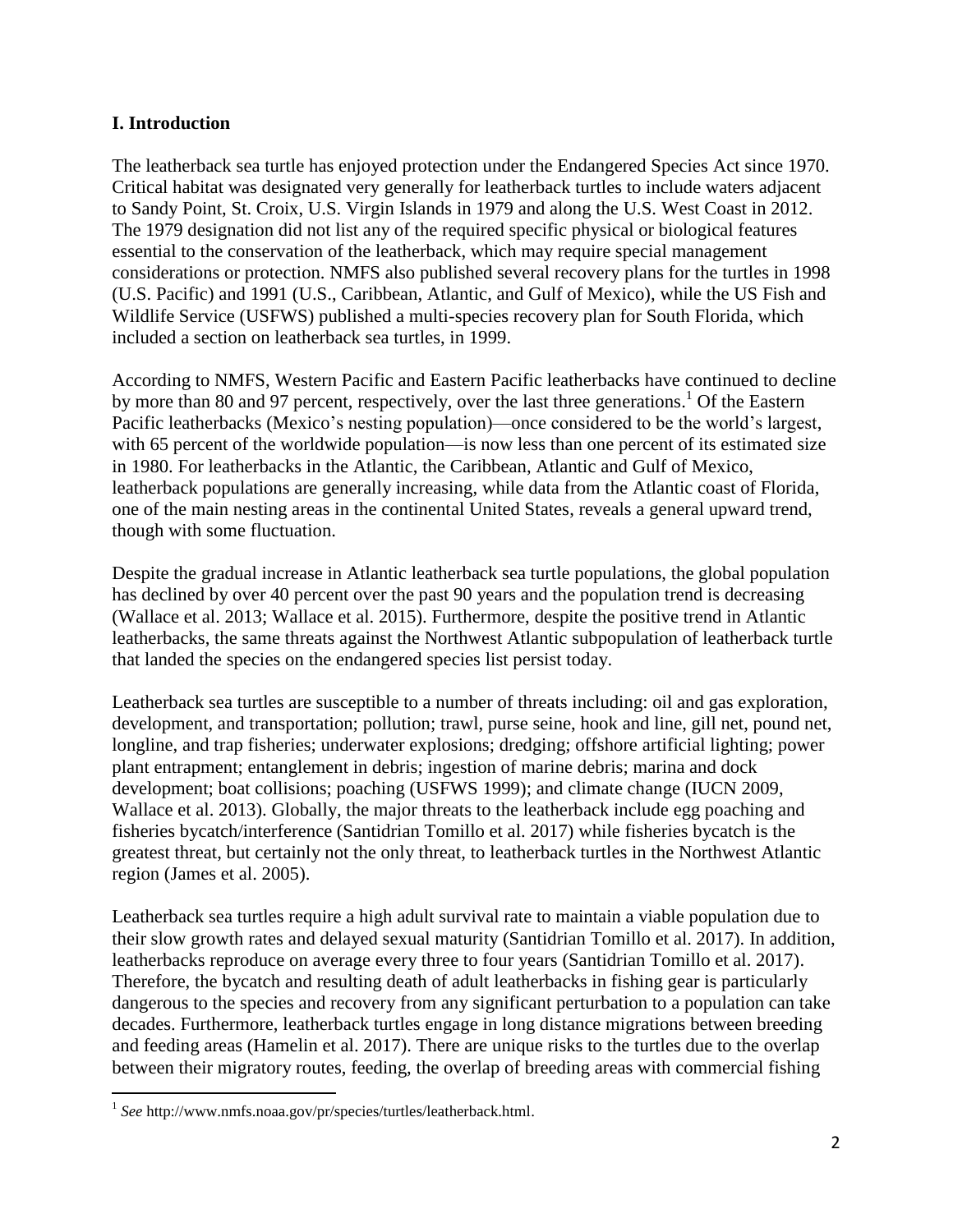activities (which results in increased bycatch; *see* Hamelin et al. 2017), and other anthropogenic threats.

The turtles' eggs and turtles themselves continue to be harvested, and populations continue to face significant threats from incidental capture in fishing gear, such as gillnets, longlines, trawls, traps, pots, and dredges.<sup>2</sup> It is estimated that only about one in a thousand leatherback hatchlings survive to adulthood.<sup>3</sup> The greatest threats they face worldwide are long-term gravest and incidental capture in fishing gear. Harvest of eggs and adults occurs on nesting beaches while juveniles and adults are harvested on feeding grounds. Incidental capture primarily occurs in gillnets, but also in trawls, traps and pots, longlines, and dredges. Studies that show that the Northwest Atlantic population is doing moderately well are deceiving due to the underreporting by fisheries of bycatch.

# **II. The Northwest Atlantic Leatherback Turtle Biology, Distribution, Abundance, Population Trends and Demographics**

Globally, mortality has increased for leatherback sea turtles since 1970, limiting the species' ability to fully recover. A review of the threats against the Northwest Atlantic leatherback turtle based on the best available scientific information demonstrates that, while its numbers may be gradually increasing, threats remain, and the status of the subpopulation continues to warrant protection under the ESA as an endangered species. Not only would it be premature and detrimental to the continued existence of the species to downlist it to threatened at this time, a downlisting is also unsupported by the language or intent of the ESA, NMFS' regulations, and the best available science.

In the Northwest Atlantic, although the numbers of leatherback sea turtles are reportedly large and increasing (Wallace et al. 2013), "future population increases will be dependent on the success of conservation actions mitigating current and future threats to this species throughout its range, especially in breeding and foraging areas, and on no new threats arising (e.g. climate change) that could cause population declines" (Wallace et al. 2013).

In their 2013 subpopulation assessment, Wallace et al (2013a) reported annual counts of >50,000 nests and approximately 10,000 female leatherback sea turtles in the Northwest Atlantic population. This reflects an increase of 20.6 percent over the past three generations with projections of an increase to >180,000 nests by 2040 (Wallace et al. 2013a). For this particular subpopulation, "future population increases depend on the success of current conservation efforts to protect leatherbacks, their offspring, and their habitats being maintained—or augmented, wherever possible—throughout their enormous geographic distribution, but particularly in breeding and foraging areas, to ensure that current and future threats do not reach levels capable of causing population decreases" (Wallace et al. 2013a).

Wallace et al. (2011) evaluated the relative impacts of individual threats to all leatherback subpopulations and identified fisheries bycatch as the highest threat to leatherbacks globally and for the Northwest Atlantic subpopulation in particular. Additional threats, in order of concern,

 $\frac{2}{l}$ *[Id.](http://www.nmfs.noaa.gov/pr/species/turtles/leatherback.html)* 

<sup>3</sup> *[Id.](http://www.nmfs.noaa.gov/pr/species/turtles/leatherback.html)*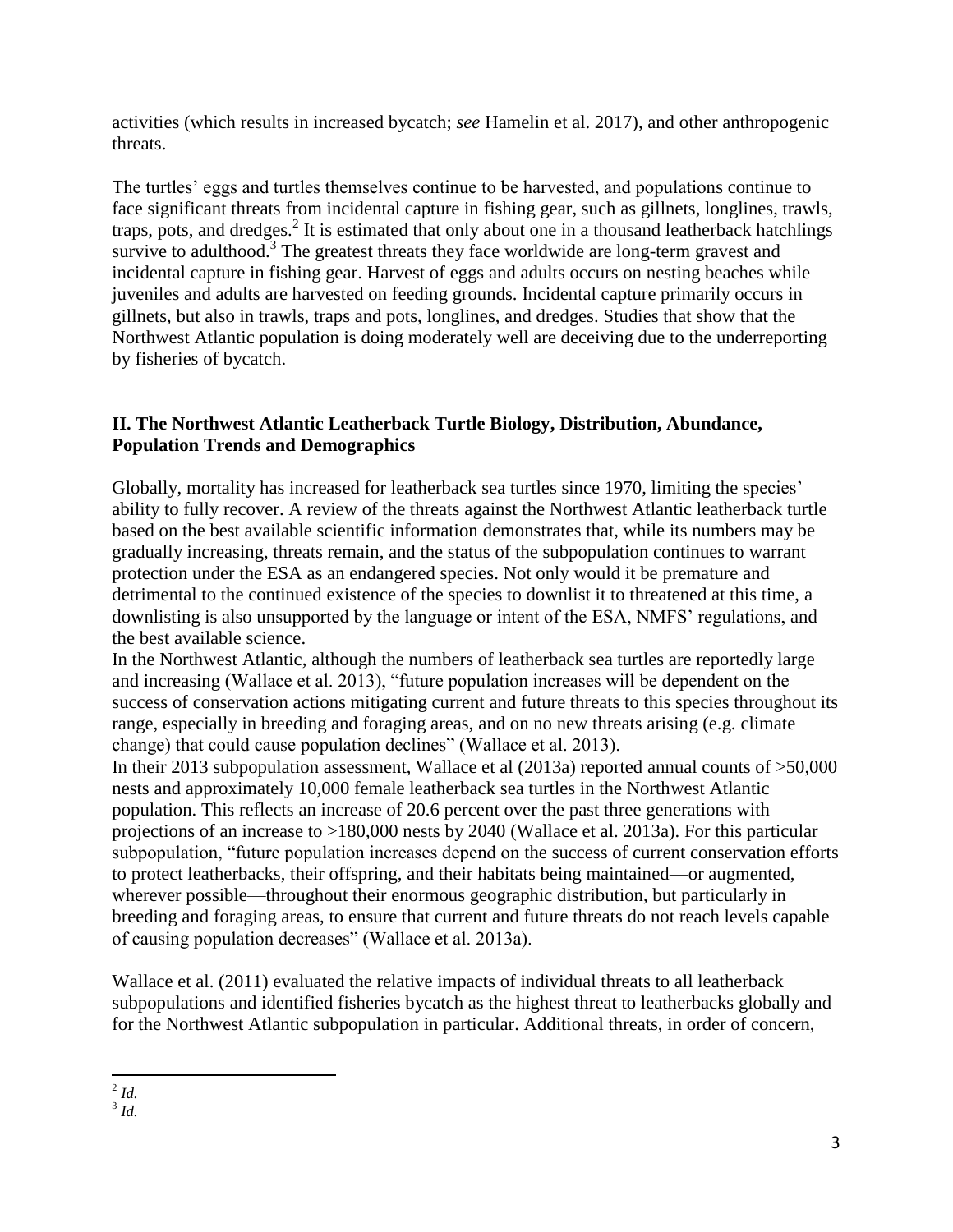included human consumption of leatherback eggs, meat, or other products, and coastal development.

While leatherback sea turtles remain subject to persistent threats globally (see Wallace et al. 2011 and Eckert et al. 2012), in the Northwest Atlantic, ongoing conservation efforts have resulted in stable or increasing population trends for most rookeries (Wallace et al 2013a citing Dutton et al. 2005; Girondot et al. 2007; Hilterman and Goverse 2007; TEWG 2007; Stewart et al. 2011). Nevertheless, as noted by Wallace et al. (2013a), "continued threats from fisheries bycatch in small- and large-scale fishing operations (Wallace et al. 2011; 2013), particularly those near nesting beaches (Lee Lum 2006) and in distant foraging areas (James et al. 2005; Stewart et al. 2013), could jeopardize the future state of this subpopulation's abundance and trend," as could egg harvest for human consumption (Revuelta et al. 2012).

Consequently, Wallace et al. (2013a) made clear that "continued, effective efforts to mitigate bycatch impacts are absolutely necessary to ensure future population stability or increases for Northwest Atlantic leatherbacks." In addition, they concluded that:

To ensure successful leatherback conservation, the most prevalent and impactful threats must be reduced wherever they occur, whether on nesting beaches or in feeding, migratory, or other habitats (Bellagio Report 2004; Wallace et al. 2011; 2013); a holistic approach that addresses threats at all life history stages needs to be implemented (Dutton and Squires 2011). Therefore, current conservation efforts, legal protections, and resources supporting those mechanisms must be maintained—and augmented, wherever possible—to sustain current population trends for the Northwest Atlantic leatherback subpopulation. (Emphasis added)

Furthermore, while reported incidents of leatherback bycatch in the Northwest Atlantic have declined in recent years, this decline may be due to a reduction in reporting of leatherback mortalities and not in entrapment (Hamelin et al. 2017; see also Santidrian Tomillo et al. 2017). Commercial fishers may be especially reluctant to report entanglement or sightings for fear of punitive action (Hamelin et al. 2017).

# **III. Reclassification of the Northwest Atlantic Leatherback Turtle from Endangered to Threatened is Not Warranted under the ESA**

Under the Endangered Species Act (ESA), in determining whether a species' status can be reclassified from endangered to threatened, the NMFS must base its decision on the best available scientific information evaluating the following factors: (1) The present or threatened destruction, modification, or curtailment of its habitat or range; (2) Over utilization for commercial, recreational, scientific, or educational purposes; (3) Disease or predation; (4) The inadequacy of existing regulatory mechanisms; or (5) Other natural or manmade factors affecting its continued existence.<sup>4</sup>

 $\overline{a}$  $4\overline{16}$  U.S.C. § 1533(a)(1)(A)-(E); 50 C.F.R. § 424.11(c)(1)-(5).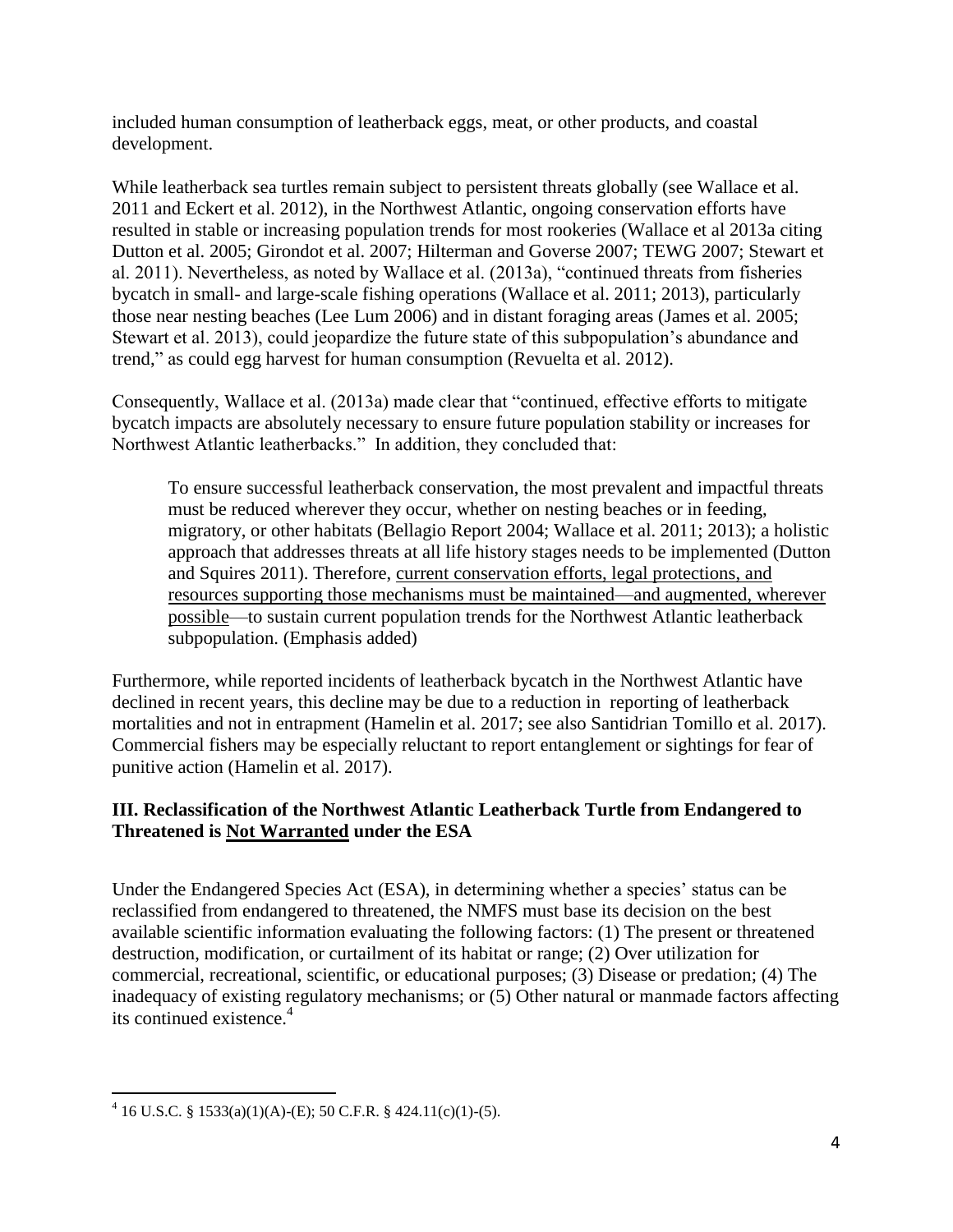The NMFS cannot deviate from these criteria in its decision-making. The role of the NMFS is to assess the technical and scientific data in the administrative record against the relevant listing criteria set forth under Section 4(a) and then to exercise its own expert discretion in reaching its listing decision. $5$ 

The reason why reclassification decisions are to be based solely on the five factors set forth under Section 4(a) is rooted in the fundamental purpose of the ESA, which is to conserve (i.e. recover) species so protection of the ESA is no longer necessary. The Service defines recovery as "improvement in the status of listed species to the point at which listing is no longer appropriate under the criteria set out in section  $4(a)(1)$  of the Act."

In other words, "recovery is not attained until the threats to the species as analyzed under section 4(a)(1) of the Act have been removed." The Act was amended in 1982 to ensure that the decision whether to list a species as endangered or threatened was based solely on an evaluation of the biological risks faced by the species, to the exclusion of all other factors. Thus, the five aforementioned factors are used to determine whether threats have been eliminated or sufficiently reduced to the point at which the species is on its way towards recovery and downlisting the species is warranted. Further, NOAA must determine whether a species should be reclassified under the ESA, solely on the basis of the best available scientific and commercial information regarding a species' status. As Congress explained during the passage of the ESA, "economic considerations have no relevance to determinations regarding the status of the species."<sup>6</sup>

In addition to assessing the five listing factors, the NMFS is required to determine whether a species in danger of extinction or threatened by possible extinction in all or a significant portion of its range. An "endangered species" is "any species which is in danger of extinction throughout all or a significant portion of its range." A species is "in danger of extinction throughout…a significant portion of its range" if there are "major geographical areas in which it is no longer viable but once was." A "threatened species" means "any species which is likely to become an endangered species within the foreseeable future throughout all or a significant portion of its range."<sup>7</sup>

While these terms may be relative to the evaluation of an individual species, in the case of the Northwest Atlantic leatherback turtle, because the same threats persist against it and it faces new and worse threats, the NMFS must conclude that the species is currently in danger of extinction.

 $\overline{a}$ 

 $<sup>5</sup>$  Biodiversity Legal Fund v. Babbitt, 943 F. Supp. 23 (D.D.C. 1996); Southwest Ctr. for Biological Diversity v.</sup> Babbitt, 939 F. Supp. 49 (D.D.C. 1996); 2 Northern Spotted Owl v. Hodel, 716 F. Supp. 479 (W.D. Wa. 1988).  $6$  16 U.S.C. § 1532(3); 50 C.F.R. § 402.02; Fish and Wildlife Service & National Oceanic & Atmospheric Administrative, Interagency Cooperation – Endangered Species Act of 1973, as Amended; Final Rule, 51 Fed. Reg. 19,935 (1986); Fish and Wildlife Service & National Oceanic & Atmospheric Administrative, Interagency Cooperation – Endangered Species Act of 1973, as Amended; Final Rule, 51 Fed. Reg. 19,935 (1986); Fish and Wildlife Service & National Oceanic & Atmospheric Administrative, Interagency Cooperation – Endangered Species Act of 1973, as Amended; Final Rule, 51 Fed. Reg. 19,935 (1986); H.R. Conf. Rep. No. 97-835, at 20,

reprinted in 1982 U.S.C.C.A.N. 2807, 2861.<br><sup>7</sup> 16 U.S.C. § 1522(6); 50 C.F.R. 424.02(e); 16 U.S.C. § 1522(6); 50 C.F.R. 424.02(e); 16 U.S.C. § 1522(6); 50 C.F.R. 424.02(e).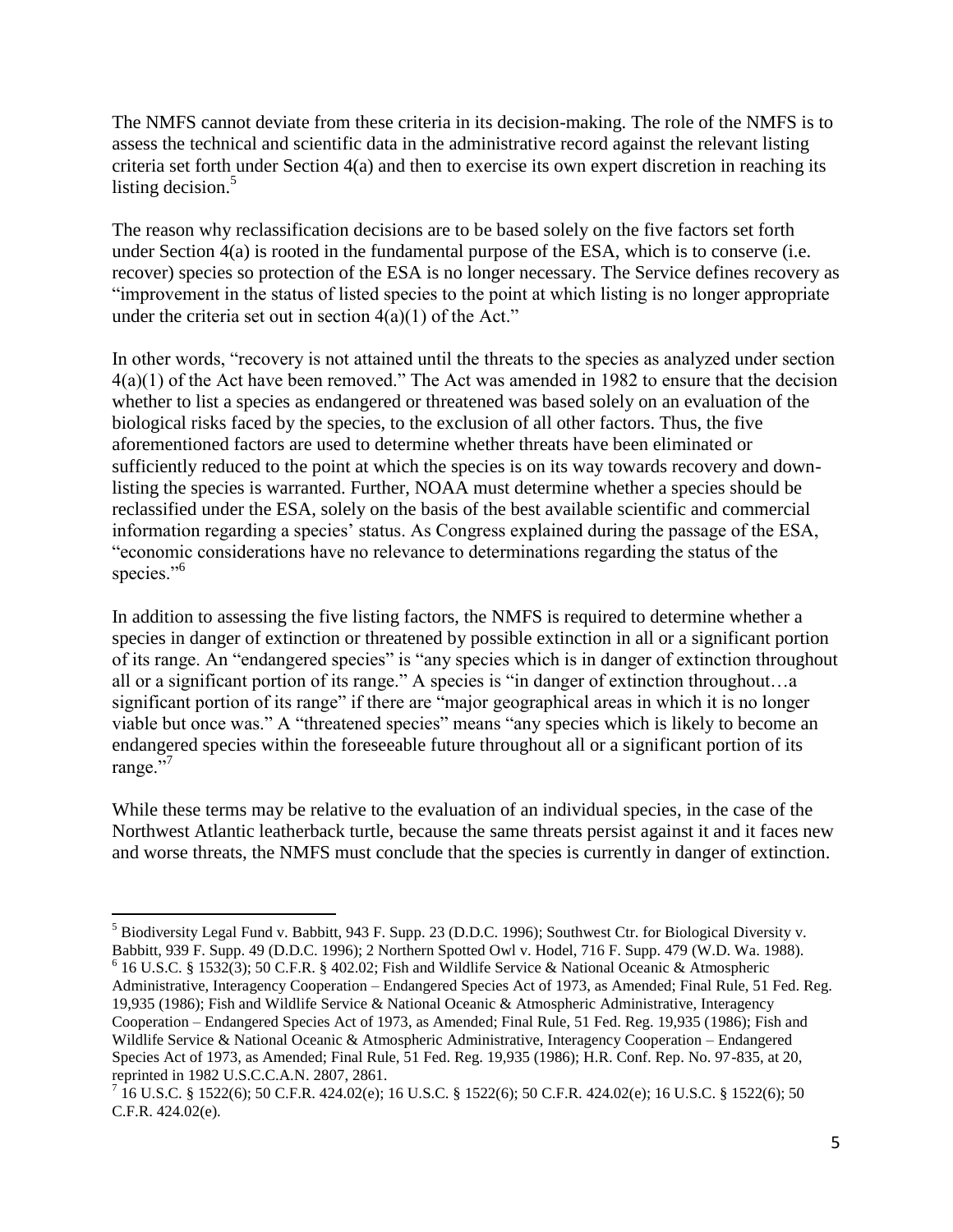### **IV. Conclusion**

Due to the ongoing and severe threat of bycatch posed by the commercial fishing industry, down listing the Northwest Atlantic leatherback sea turtle subpopulation would have significant ramifications for the species at both the subpopulation and global levels. Indeed, as concluded by Wallace et al. (2013a), "current conservation efforts, legal protections, and resources supporting those mechanisms must be maintained—and augmented, wherever possible" to ensure the continued recovery of this subpopulation (emphasis added).

Thank you for your consideration of our comments.

Sincerely,

Jara znards

Tara Zuardo Wildlife Attorney

D.J. Schubert Wildlife Biologist

Animal Welfare Institute 900 Pennsylvania Ave SE Washington, DC 20003 [tara@awionline.org;](mailto:tara@awionline.org) [dj@awionline.org](mailto:dj@awionline.org) (202) 446-2148

#### **References:**

Bellagio Blueprint (2004), What can be done to restore Pacific turtle populations? The Bellagio Blueprint for Action on Pacific Sea Turtles. WorldFish Center, Malaysia. Pp 20.

Dutton PH and Squires D (2011) A holistic strategy for Pacific sea turtle conservation. In: Dutton PH, Squires D, and Mahfuzuddin A (editors). Conservation and Sustainable management of sea turtles in the Pacific Ocean. University of Hawaii Press, Honolulu, Hawaii, USA. Pp 37–59.

Dutton DL, Dutton PH, Chaloupka M, Boulon RH. (2005) Increase of a Caribbean Leatherback turtle Dermochelys coriacea nesting population linked to long-term Nest protection. Biological Conservation 126: 186-204.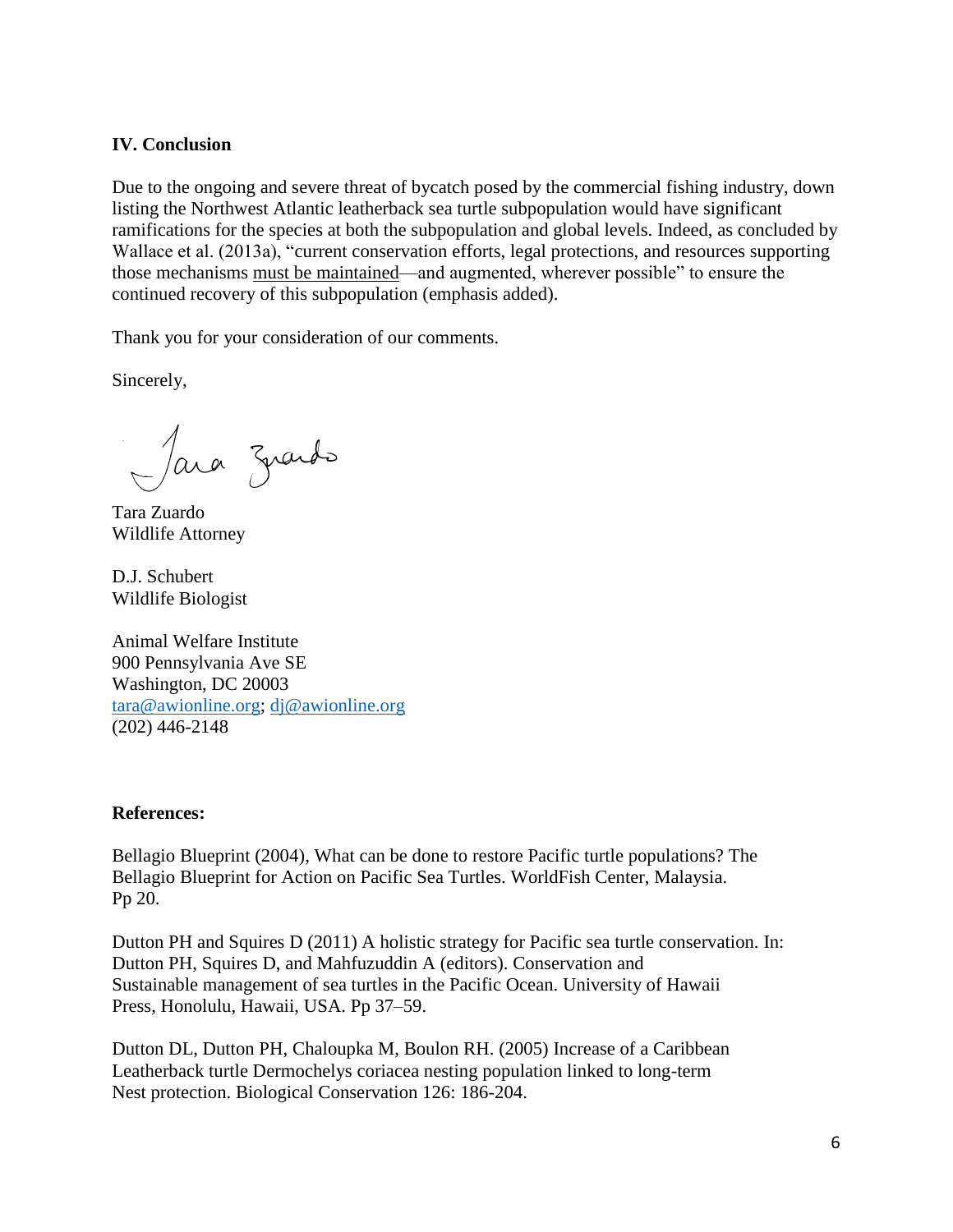Eckert KL, Wallace BP, Frazier JG, Eckert SA, Pritchard PCH. (2012) Synopsis of the Biological Data on the Leatherback Sea Turtle, Dermochelys coriacea (Vandelli, 1761). US Fish and Wildlife Service PO no. 20181-0-0169, Jacksonville, FL, pp 214.

Girondot M, Godfrey MH, Ponge L, Rivalan P. (2007) Modeling approaches to quantify Leatherback nesting trends in French Guiana and Suriname. Chelonian Conservation and Biology 6: 37-46.

Hamelin K, James M, Ledwell W, Huntington J, Martin K, 2017.Incidental capture of Leatherback sea turtles in fixed fishing gear off Atlantic Canada. Aquatic Conservation: Marine and Freshwater Ecosystems. Volume 27, Issue 3, Pages 631-642.

Hilterman ML, Goverse E (2007) Nesting and nest success of the leatherback turtle (*Dermochelys coriacea*) in Suriname, 1999-2005. Chelonian Conservation and Biology 6:87-100

International Union for Conservation of Nature-Species Survival Commission. 2009. Leatherback Turtles and Climate Change. Turtle-y exposed to climate change.

Ottensmeyer, J.M. and C, Myers R, 2005. Identification of high-use habitat and threats to leatherback sea turtles in northern waters: new directions for conservation. Ecology Letters. Volume 8, Issue 2, Pages 195-201.

Lee Lum, L. 2006. Assessment of incidental sea turtle catch in the artisanal gillnet fishery in Trinidad and Tobago, West Indies. Applied Herpetology 3: 357-368.

Mazaris A, Schofield G, Gkazinou C, Almpanidou V, Hays G, 2017. Global sea turtle Conservation successes. Science Advances. Volume 3, No. 9.

Revuelta, O., León, Y.M., Feliz, P., Godley, B.J., Raga, J.A., and Tomás, J. (2012) Protected areas host important remnants of turtle nesting stocks in the Dominican Republic. Oryx 46: 348-358.

Santidrian Tomillo P, Robinson N, Sanz-Aguilar A, Spotila J, Paladino F, Tavacchia G, 2017. High and variable mortality of leatherback turtles reveals possible anthropogenic impacts. Ecology: Ecological society of America. Volume 98, Issue 8, Pages 2170-2179.

Stewart, K., Sims, M., Meylan, A., Witherington, B., Brost, B., Crowder, L.B. (2011) Leatherback nests increasing significantly in Florida, USA; trends assessed over 30 years using multilevel modeling. Ecological Applications 21: 263-273.

Stewart K.R., James, M.C., Roden S., and Dutton, P.H. (2013). Assignment tests, telemetry and tag-recapture data converge to identify natal origins of leatherback turtles foraging in Atlantic Canadian waters. Journal of Animal Ecology, doi:10.1111/1365